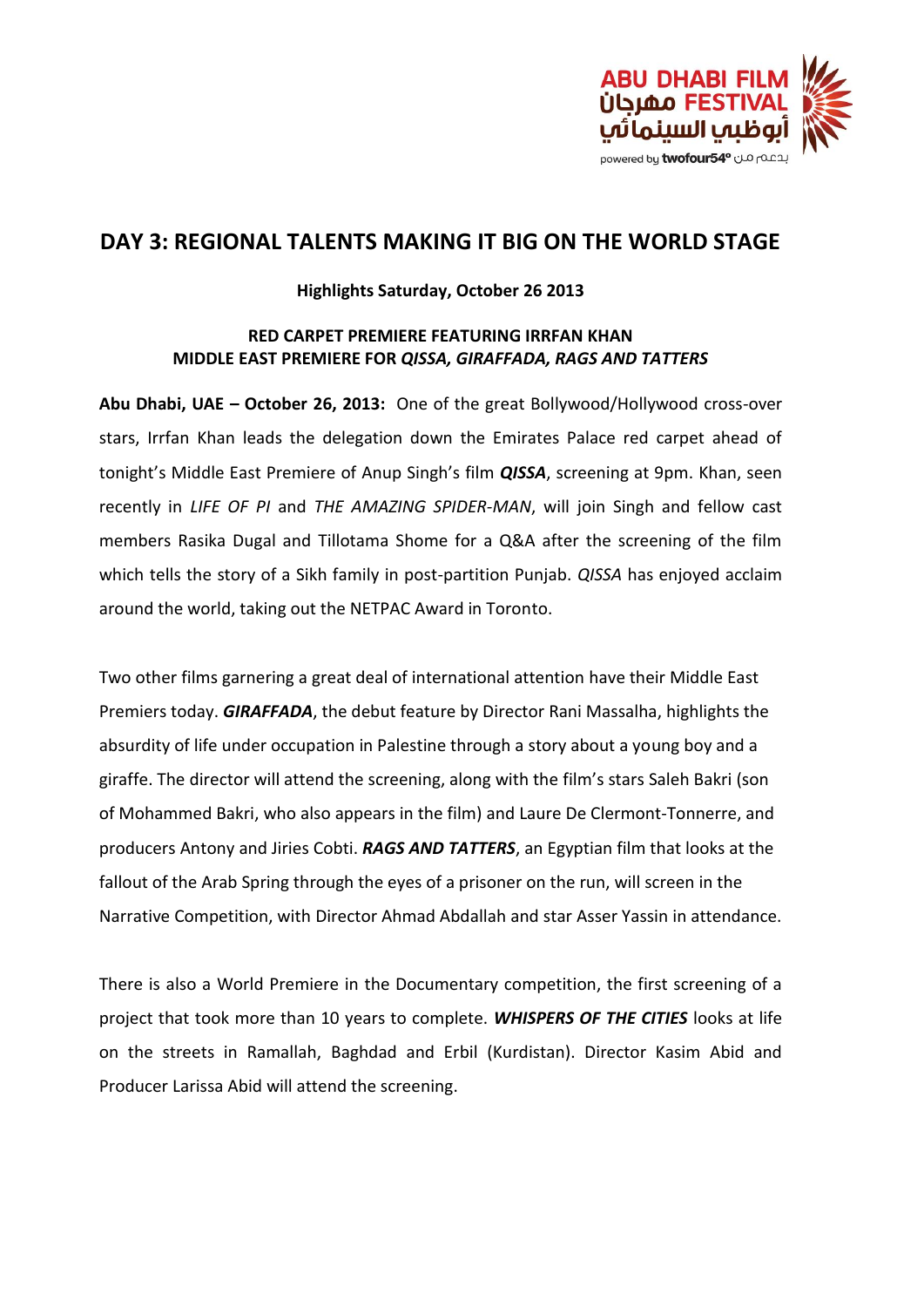

Day three of the Festival also includes four sessions perfect for families. Thierry Ragobert's *AMAZONIA*, which closed the Venice Film Festival, has its Middle East Premiere today with the Director in attendance. This remarkable live-action adventure in 3D tells the story of a capuchin monkey, raised in captivity, who suddenly finds himself fighting for survival in the wilds of the Amazon jungle. Families with older children will be interested to see *BLACKFISH*, a gripping documentary about the consequences of keeping killer whales in captivity. The film's producer Manuel Oteyza and a whale trainer, Jeffrey Ventre, will attend the screening, which should make for a fascinating Q&A.

Families of all ages should not miss the chance to see *THE THIEF OF BAGDAD* (1940) on the cinema screen, part of our Special Program of restored classics. The film, shot in Technicolor, marks the first major use of [chroma](http://en.wikipedia.org/wiki/Chroma_key) key (green screen)in film. It won numerous Academy Awards. Young families will especially enjoy the Short Film programme, *LOL WITH CLASSICS*, featuring timeless films by Buster Keaton, Charlie Chaplin and Pierre Etaix.

In a day full of highlights, try not to miss the World Premiere of *LOVE ME,* a Norwegian film screening in New Horizons Competitin. The director, Hanne Myren, will be at the screening. In the Showcase section there's two Middle East Premieres: *PHILOMENA*, the new film from acclaimed British director Stephen Frears (*THE QUEEN*), which was runner up for the People's Choice Award in Toronto and *RUN FOR YOUR LIFE*, starring Naseeruddin Shah, the first film from Pakistan to be submitted to the Oscars for more than 50 years.

In our programme of Debut Films by Arab Filmmakers, 2013 Variety Middle East Filmmaker of Year winner Merzak Allouzache's first film *OMAR GATLATO* (1977) screens, with the director in attendance. Last, but by no means least, in the Documentary section we'll be screening Italian entry *WALLS*, which probes the growing number of artificial barriers that divide the human race, such as a wall on the Mexico/US border.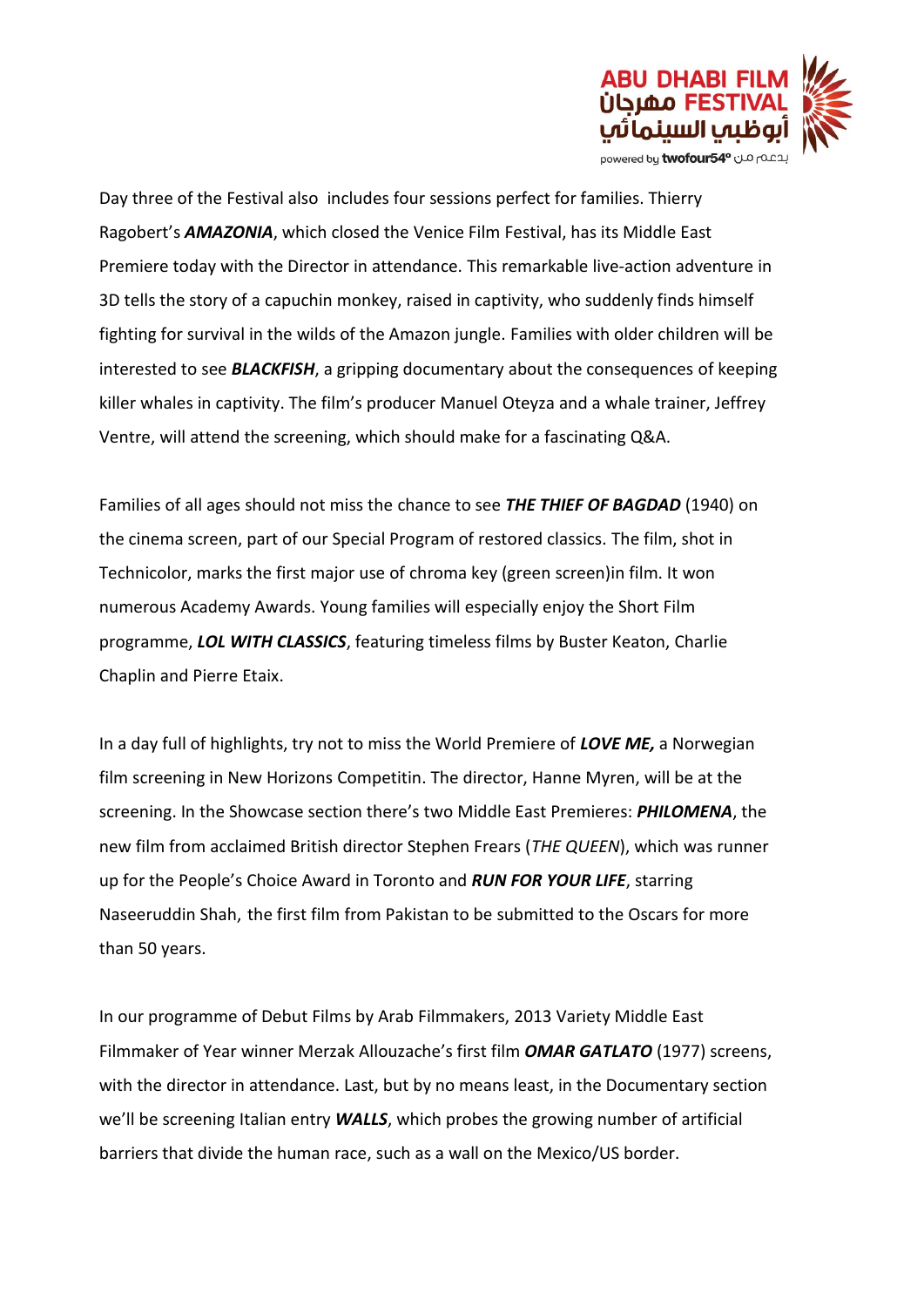

Audiences also have another chance to see the future of Emirati film-making when the films competing in the STUDENT SHORT NARRATIVE and SHORT DOCUMENTARY sections of the Emirates Film Competition screen, with filmmakers in attendance. What a day!

### ADFF TALKS FILM

At 3.00pm the panel discussion "**LOCATION, LOCATION, LOCATION**" looks at the trend for MENA countries to open film commissions to attract international film productions and what benefits this offers to local film makers.

At 5.00pm be inspired by the story of how a boy from Chennai became one of Hollywood's most successful producers at "**IN CONVERSATION WITH ASHOK AMRITAJ**". Amritaj, a one-time professional tennis player, has made over 100 films, including Opening Night film *Life of Crime* (2013) and *Ghost Rider: Spirit of Vengeance* (2012).

ADFF TALKS FILM sessions are open to the public and are free to attend.

The Abu Dhabi Film Festival runs from October 24 until November 2. The Ceremony for the winners of the Black Pearl Awards will take place on October 31.

- End -

To contact the Press Office, email [press@adff.ae](mailto:press@adff.ae) Pictures and Footage can be downloaded from our FTP server. [https://abudhabifilmfestival.exavault.com](https://abudhabifilmfestival.exavault.com/) User: adffpress Password: Pr3ssadff

## **About The Abu Dhabi Film Festival**

The Abu Dhabi Film Festival (ADFF), powered by twofour54, is presented each October to help create a vibrant film culture throughout the region. With a focus on Arab cinema and the wealth of emerging and established film talent from around the world, ADFF has become one of the most anticipated cultural events in Abu Dhabi, helping to enhance the Emirate as a hub of creativity.

Abu Dhabi Film Festival is committed to curating exceptional programs and engaging and educating the local community with their own and other cultures through the art